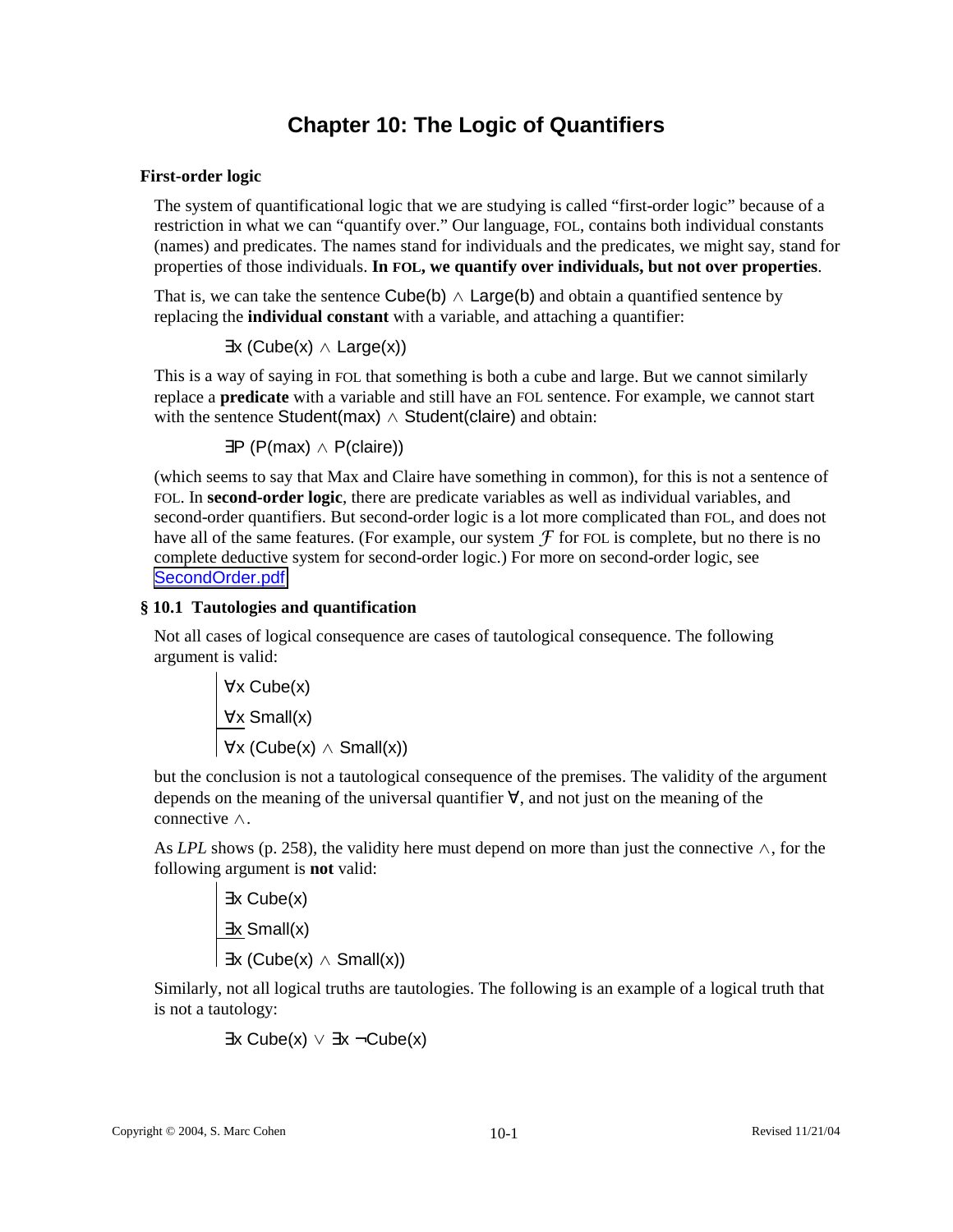This is a logical truth because in every world in which we evaluate an FOL sentence, there is at least one object. If a world has a cube in it, the left disjunct is true; otherwise, it contains an object that is not a cube, in which case the right disjunct is true. So the entire sentence is true in every world.

But the sentence is not a tautology, for the similar sentence:

∀x Cube(x) ∨ ∀x ¬Cube(x)

is clearly not a tautology, or even true in every world. But the two sentences are exactly alike in terms of their connectives.

A sentence containing quantifiers that **is** a tautology is this:

∀x Cube(x) ∨ ¬∀x Cube(x)

which is just an instance of the tautologous form  $A \vee \neg A$ .

#### **Truth-functional form**

So we have seen that some logical truths are tautologies, and some are not. To be able to decide whether an FOL sentence that contains quantifiers is a tautology, we need to develop the notion of a sentence's **truth-functional form**.

The truth-functional form of a sentence is basically what Boole sees when it looks at the sentence. It's the structure that the sentence can be seen to have when all of its constituent quantified sentences are treated as if they were atomic. We don't "look inside" the general sentences—we just uniformly replace them with letters. We then replace any remaining atomic sentences with letters.

#### **Example**

 $\forall x \text{ Tet}(x) \rightarrow \exists y \text{ (Cube}(y) \land \neg \text{ FrontOf}(b, y) \land \text{Dodec}(b))$ 

There are two constituent general sentences here:

∀x Tet(x)

 $\exists y$  (Cube(y)  $\land \neg$  FrontOf(b, y)  $\land$  Dodec(b)).

So we replace the first general sentence with A and the second with B. The only remaining parts of the sentence are the connectives  $\neg$  and  $\rightarrow$ . So the truth-functional form of the sentence is  $A \rightarrow \neg B$ .

Another way to put this is to say that from the perspective of truth-functional logic, this sentence is a conditional whose consequent is a negation. This is all Boole sees when it looks at this sentence.

## **Truth-functional form algorithm**

*LPL* provides a simple mechanical procedure (or "algorithm") for producing the truthfunctional form of a sentence. This is described on p. 261; you should study it and be sure you know how to apply it.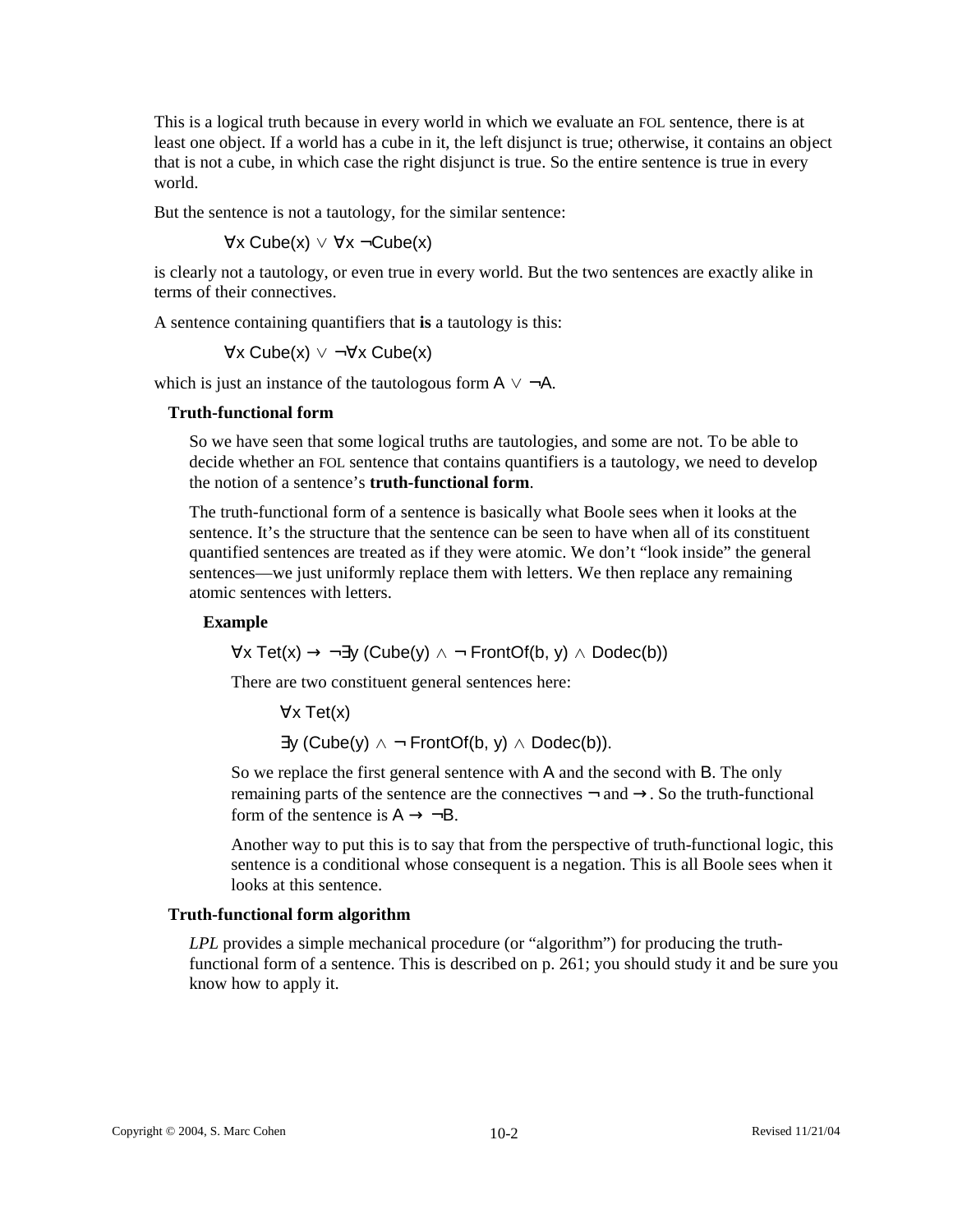Here's a slightly different way of carrying out the procedure: If the sentence contains any quantifiers, start with those of largest scope. For each such quantifier, underline its entire scope (this will include the quantifier itself). Any quantifiers, connectives, or atomic sentences that are included in this scope should be ignored. Once all the quantified sentences have been underlined, underline any remaining atomic sentences, with each atomic sentence being separately underlined. Next, attach a sentence letter (i.e., a capital letter) to each underline, starting from the left and proceeding alphabetically. If any sentence is repeated, it should be given the same sentence letter each time.

Finally, after all the underlines have been assigned sentence letters, replace each underlined sentence with its corresponding letter, and keep any remaining connectives that have not been underlined. The result is the **truth-functional form** of the original sentence.

#### **Example 1**

$$
\forall x \; \text{Tet}(x) \to \neg \exists y \; (\text{Cube}(y) \land \neg \; \text{FrontOf}(b, y) \land \exists z \; \text{Dodec}(z))
$$

First, we underline:

$$
\forall x \; \mathsf{Tet}(x) \to \neg \exists y \; (\mathsf{Cube}(y) \land \neg \; \mathsf{FrontOf}(b, y) \land \exists z \; \mathsf{Dodec}(z))
$$

Then we attach sentence letters:

$$
\forall x \text{ Tet(x)}_A \rightarrow \neg \exists y \text{ (Cube(y)} \land \neg \text{ FrontOf(b, y)} \land \exists z \text{ Dodec(z)})_B
$$

Then we replace the underlined sentences with the letters:

 $A \rightarrow \neg B$ 

This sentence is TT-possible, but not a tautology, and therefore so is our original sentence.

#### **Example 2**

$$
\exists x \; \text{Test}(x) \to (\neg \exists y \; (\text{Cube}(y) \land \neg \; \text{FrontOf}(y, b)) \to \exists x \; \text{Test}(x))
$$
\n
$$
\underline{\exists x \; \text{Test}(x)} \to (\neg \underline{\exists y \; (\text{Cube}(y) \land \neg \; \text{FrontOf}(y, b))} \to \underline{\exists x \; \text{Test}(x)})
$$
\n
$$
\underline{\exists x \; \text{Test}(x)}_A \to (\neg \underline{\exists y \; (\text{Cube}(y) \land \neg \; \text{FrontOf}(y, b))}_B \to \underline{\exists x \; \text{Test}(x)}_A)
$$
\n
$$
A \to (\neg B \to A)
$$

This sentence is a tautology, and therefore so is our original sentence.

#### **Tautologies of FOL**

A quantified sentence of FOL is said to be a *tautology* if and only if its truth-functional form is a tautology.

Note that the same procedure can be applied to arguments as well as to individual sentences. That is, we can apply it to any FOL argument to construct the truth-functional form of the argument, and hence to determine whether its conclusion is a *tautological* consequence of its premises. We'll call such valid arguments "truth-table valid," or TTvalid, for short.

Note that an argument may appear deceptively similar to a TT-valid argument even though it is not TT-valid. For example: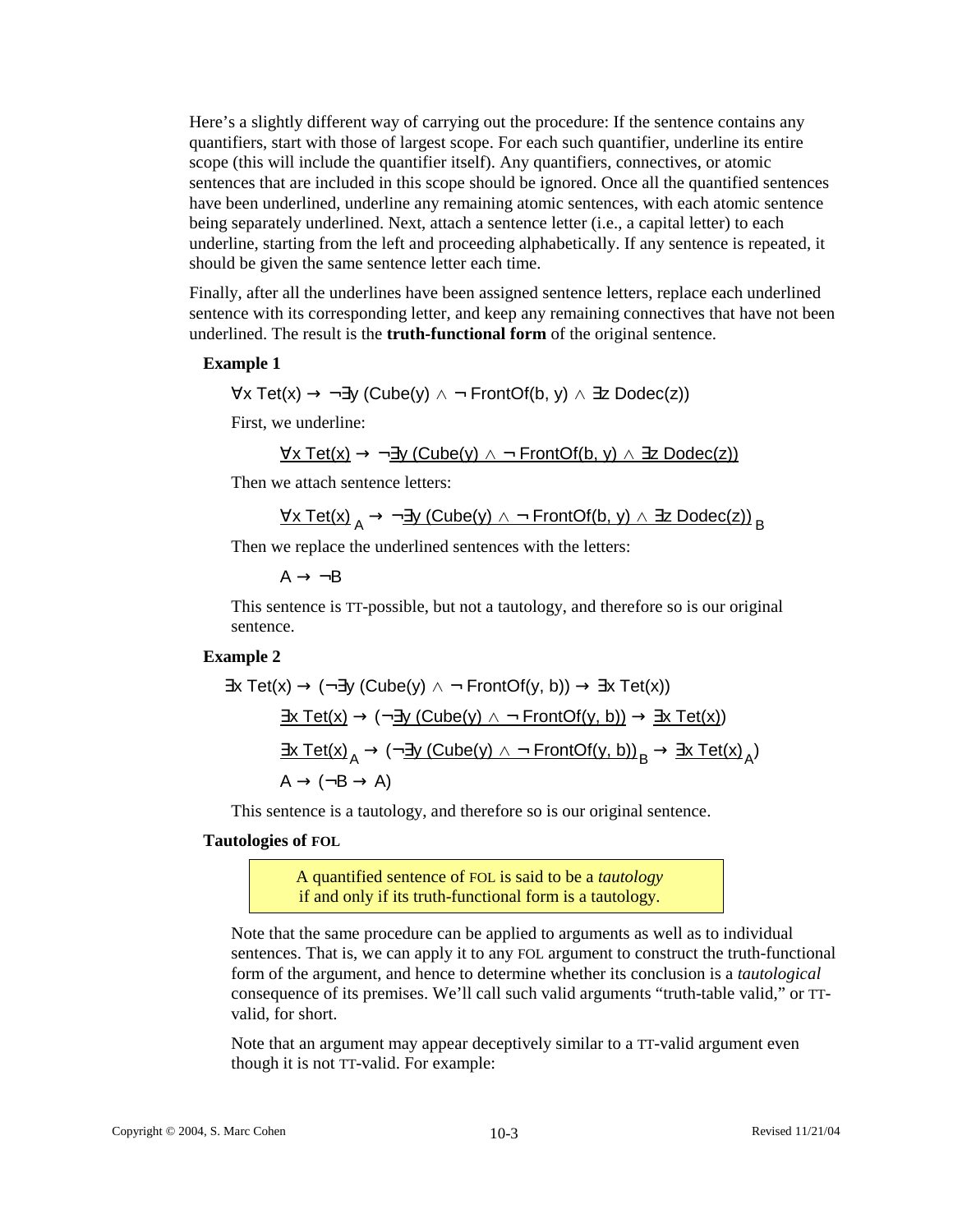$\exists x (Cube(x) \rightarrow Small(x))$ ∃x Cube(x) ∃x Small(x)

This may look like *modus ponens*  $(\rightarrow$  **Elim**), but it is not. Its truth functional form is actually this:

$$
\begin{array}{c}\nA \\
B \\
C\n\end{array}
$$

So our original argument is not TT-valid. Indeed, it is not valid at all. (You can construct a Tarski World counterexample to it. If you're in doubt about what such world would look like, check these sentences in this world.)

# **§ 10.2 First-order validity and consequence**

A logical truth is one that is true in all possible circumstances; a valid argument is one whose conclusion comes out true in every possible circumstance in which its premises all come out true.

In propositional logic, we were able to use truth-tables as a way of expressing more precisely the notion of "possible circumstances"—a possible circumstance was represented as a row on a truthtable.

But since there are valid arguments that are not TT-valid, and logical truths that are not tautologies, we need a way to make the idea of possible circumstances more precise that goes beyond what truth-tables provide.

That is, we need to provide a more precise account of what it is to be a *first-order logical truth*, a *first-order consequence*, or a *first-order equivalence*.

> **Terminological point**: we'll follow *LPL* in calling a first-order logical truth a *first-order validity*, or *FO validity*, for short.

The general idea is this:

**First-order** validities (or consequences, or equivalences) are truths (or consequences, or equivalences) solely in virtue of the truthfunctional connectives, the quantifiers, and the identity symbol.

This means that to determine whether a sentence is an FO validity (or an argument a case of FO consequence, or a pair of sentences FO equivalent) we **ignore** the meanings of the names and predicates they contain.

A convenient way of ignoring the meanings of names and predicates is just to **replace** them with nonsense predicates (e.g., the predicates Tove, Slithy, Outgrabe, Borogove, etc., borrowed from Lewis Carroll's poem *Jabberwocky*<sup>1</sup>).

 $\overline{\phantom{a}}$ 

<sup>&</sup>lt;sup>1</sup> For the full text of this marvelous poem, see www.jabberwocky.com/carroll/jabber/jabberwocky.html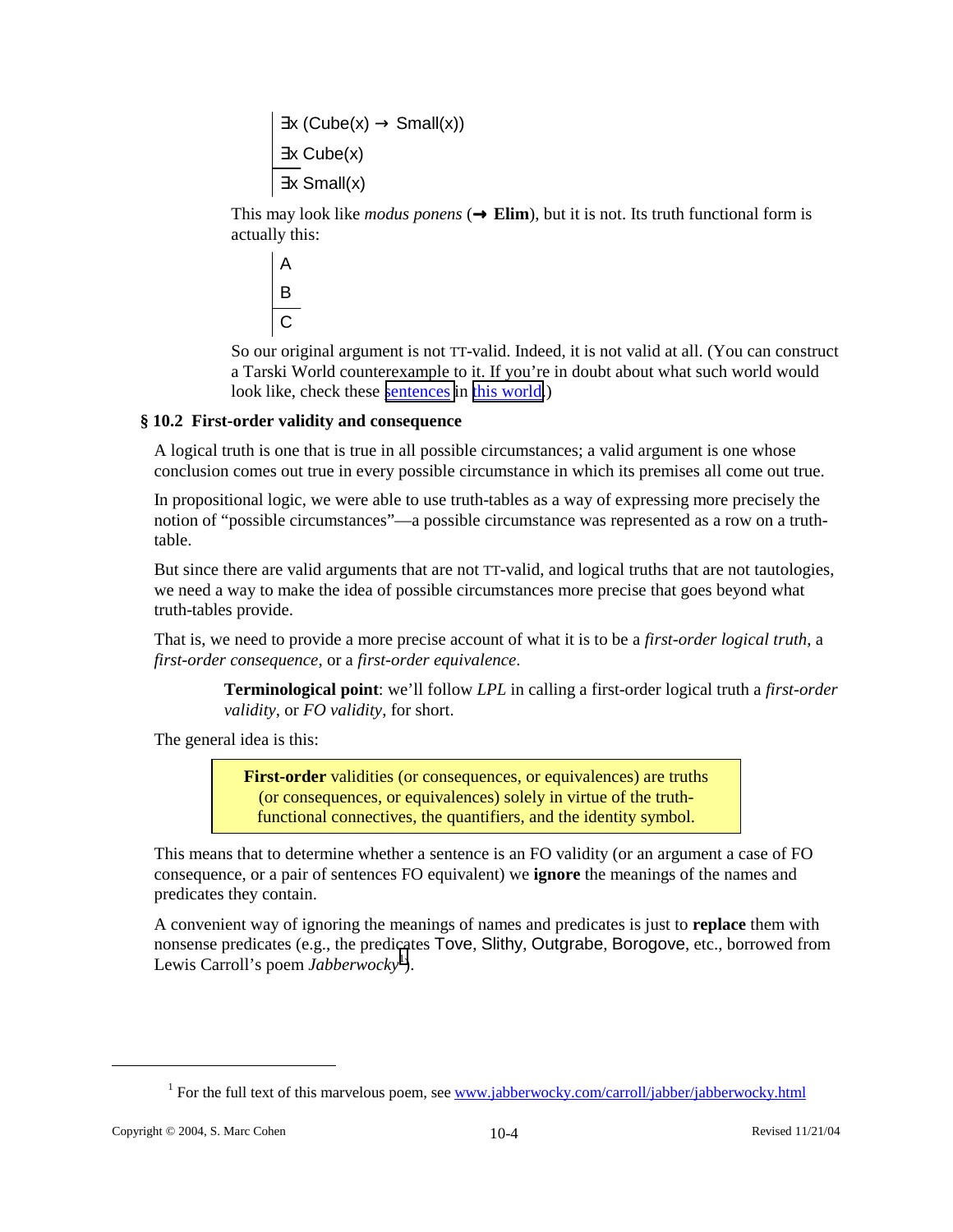Thus, we can see that the logical truth ∀x SameSize(x, x) is **not** an FO validity because when we replace the predicate SameSize with the predicate Outgrabe, the resulting sentence, ∀x Outgrabe(x, x), cannot be guaranteed by logic to be true—its truth depends on the "meaning" of Outgrabe.

On the other hand, we can see that  $\forall x$  Cube(x)  $\rightarrow$  Cube(b) is an FO validity because the "nonsense" sentence  $\forall x \text{Tove}(x) \rightarrow \text{Tove}(b)$  is true no matter what Tove means.

Using "nonsense" predicates may be an illuminating device, but we need not resort to this. We can simply replace predicates with predicate letters (and names with individual constants) and consider these letters to be open to **interpretation** in any way we wish. (That is, we can take its individual constants to be names of any objects we like, and its predicate letters to stand for any properties we like.) This leads to the replacement method of pp. 270-71.

# **Replacement method**

- 1. Replace all names with individual constants and all predicates with predicate letters (maintaining the arity, of course); if a predicate (or a name) is repeated, use the same letter to replace all of its occurrences.
- 2. To see whether a sentence is an FO validity, try to describe a circumstance, and an interpretation of the predicate letters and individual constants, in which the sentence is false. If there is none, the sentence is an FO validity.
- 3. To see whether S is an FO consequence of  $P_1, \ldots, P_n$ , try to describe a circumstance and an interpretation under which  $S$  is false and all of  $P_1, \ldots, P_n$  are true. If there is none, S is an FO consequence of  $P_1, \ldots, P_n$ .

This method is used on the example on pp. 269-70. Study it carefully! (**Exercise**: can you provide a Tarski's World counterexample for the argument-form obtained by the replacement method on this example? You should be able to do this.)

Using the notion of *interpretation* that we have just introduced, we can define *FO validity* and *FO consequence* as follows:

- A sentence S is an FO validity iff it comes out true on every interpretation.
- A sentence S is an FO consequence of sentences  $P_1, \ldots, P_n$  iff there is no interpretation under which all of  $P_1, \ldots, P_n$  come out true and S comes out false.

To show that a sentence is not an FO validity, then, you need to provide an interpretation on which it comes out false. You can often use Tarski's World to do this, but sometimes Tarski's World will not be able to provide the required interpretation. We will be looking at examples of this in subsequent chapters.

# **Summary**

- 1. If S is a tautology, then S is an FO validity (but not conversely). And if S is an FO validity, then S is a logical truth (but not conversely).
- 2. If S is a tautological consequence of premises  $P_1, \ldots, P_n$ , then S is an FO consequence of  $P_1, \ldots, P_n$  (but not conversely). And if S is an FO consequence of  $P_1, \ldots, P_n$ , then S is a logical consequence of  $P_1, \ldots, P_n$  (but not conversely).

The Euler diagram on p. 272 depicts these relationships. **Study it carefully.**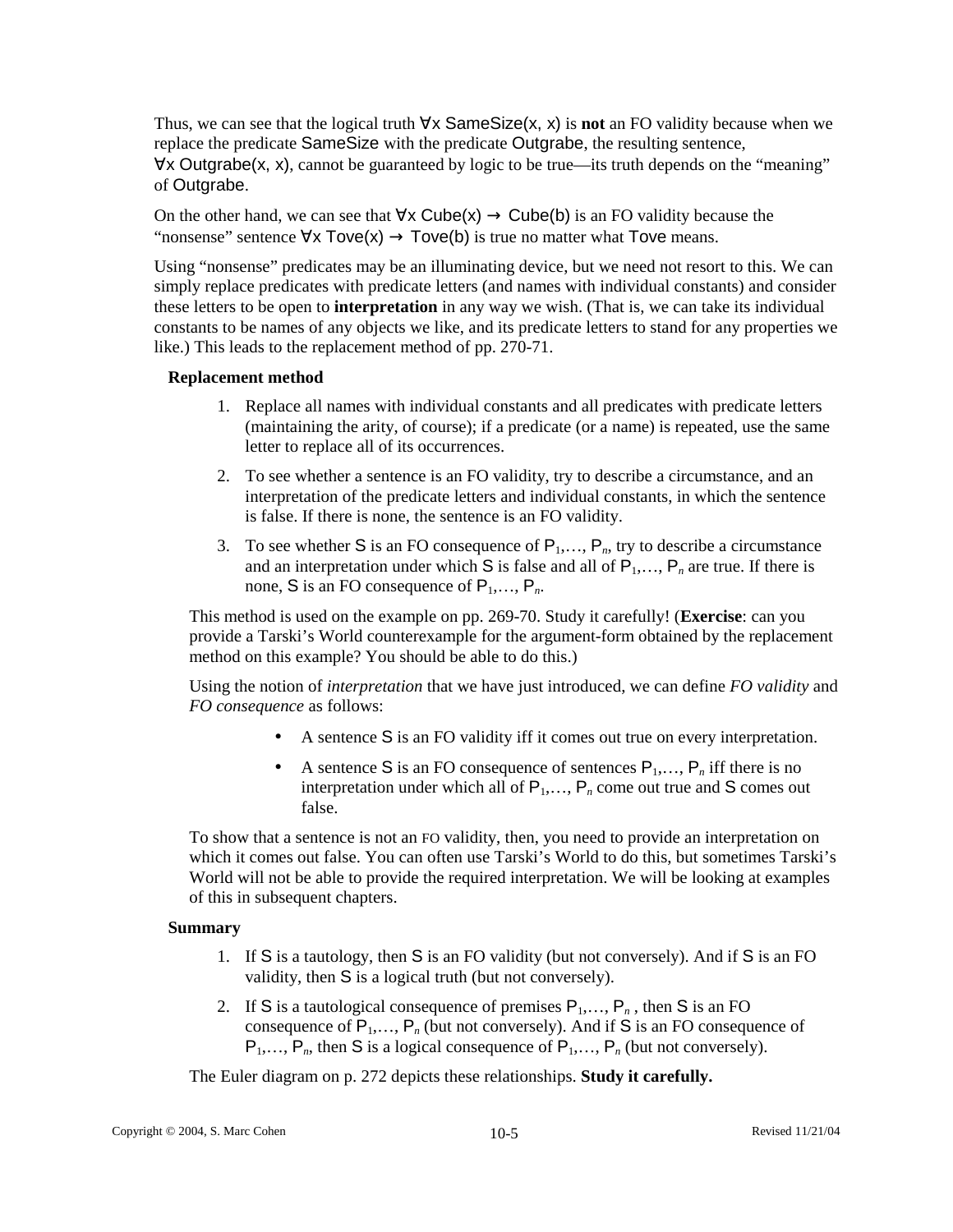## **§ 10.3 First-order equivalence and DeMorgan's laws**

The two sentences:

1. 
$$
\neg (\exists x \text{ Cube}(x) \land \forall y \text{Nodec}(y))
$$

2. ¬∃x Cube(x) ∨ ¬∀y Dodec(y))

are tautologically equivalent. Indeed, their equivalence is an instance of DeMorgan's laws.

The two sentences:

3. 
$$
\exists x \neg (Cube(x) \land Large(x))
$$

4.  $\exists x (\neg Cube(x) \lor \neg Large(x))$ 

are also equivalent, but they are not tautologically equivalent. (Apply the truth-functional form algorithm to this pair if that point is not clear.)

The difference is that in (1) and (2), DeMorgan's Laws are applied to a pair of sentences, whereas in (3) and (4), we appear to be applying DeMorgan's Laws to a pair of wffs that are not sentences.

But how can we say that  $\neg$ (Cube(x)  $\land$  Large(x)) and  $\neg$ Cube(x)  $\lor$   $\neg$ Large(x) are equivalent, when they are not even sentences? We need to extend the notion of equivalence to wffs containing free variables.

# **Logically equivalent wffs**

Here is our definition of logically equivalent wffs with free variables:

A pair of wffs with free variables are logically equivalent if, in any possible circumstance, they are satisfied by the same objects.

And it is easy to see that our two wffs above satisfy this condition. The objects satisfying  $\neg$ (Cube(x)  $\land$  Large(x)) are those that are not large cubes; and the ones satisfying  $\neg Cube(x) \lor \neg Large(x)$  are those that are either not cubes or not large, i.e., those that are not large cubes.

Note that if, within a given sentence, we substitute one logically equivalent wff for another, the resulting sentence will be equivalent to the original. Hence, (3) and (4) are equivalent because (4) can be obtained from (3) by replacing one component wff with another equivalent wff.

**Caveat**: in the definition above of equivalence for wffs with free variables, we are assuming that the two wffs contain the **same** free variable (e.g., they both have x free, or both have y free, etc.). Otherwise, we would confront the problem that our definition would count Cube(x) as equivalent to  $\neg\neg \text{Cube}(y)$ . But it is not so clear that we would want to do this, given that we don't normally require different variables to pick out the same object. And if we allow x and y to pick out different objects, the biconditional Cube(x)  $\leftrightarrow \neg\neg \text{Cube}(y)$  might not always come out true. And how can there be an equivalence whose corresponding biconditional can come out false?

# **DeMorgan laws for quantifiers**

Note the connection between ∀ and ∧: in a world of four objects, *a*, *b*, *c*, and *d*, the two sentences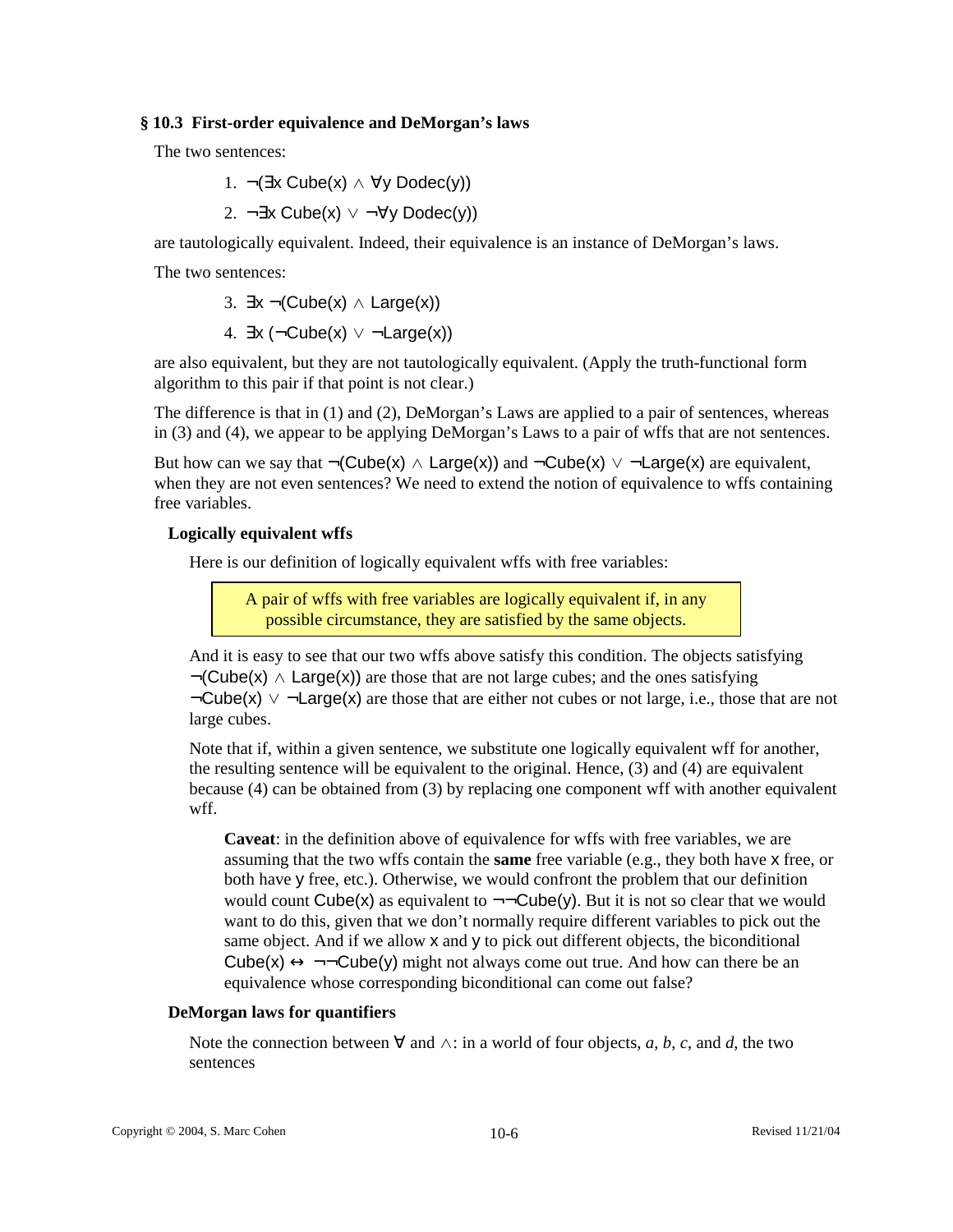Cube(a)  $\land$  Cube(b)  $\land$  Cube(c)  $\land$  Cube(d)

∀x Cube(x)

will always agree in truth-value. We have a similar connection between ∃ and ∨: in a world like the one above, the two sentences

 $Cube(a) \vee Cube(b) \vee Cube(c) \vee Cube(d)$ ∃x Cube(x)

will always agree in truth-value.

So we would expect there to be first-order equivalences for the quantifiers that are counterparts to the DeMorgan equivalences of propositional logic. And indeed there are. Just as these sentences are equivalent:

$$
\neg(\mathsf{Cube}(a) \land \mathsf{Cube}(b) \land \mathsf{Cube}(c) \land \mathsf{Cube}(d))
$$
  

$$
\neg \mathsf{Cube}(a) \lor \neg \mathsf{Cube}(b) \lor \neg \mathsf{Cube}(c) \lor \neg \mathsf{Cube}(d)
$$

So are these:

¬∀x Cube(x) ∃x ¬Cube(x)

Hence, we can state the **DeMorgan laws for quantifiers** (also known as the quantifier/negation equivalences):

$$
\neg \forall x \ P(x) \Leftrightarrow \exists x \ \neg P(x)
$$
\n
$$
\neg \exists x \ P(x) \Leftrightarrow \forall x \ \neg P(x)
$$

## **Combining laws and equivalences**

We can combine the DeMorgan laws for quantifiers and various other equivalent wffs to set up some illuminating **chains of equivalences**.

## ¬**A is equivalent to O**

| $\neg \forall x (P(x) \rightarrow Q(x))$ | $\Leftrightarrow \neg \forall x (\neg P(x) \vee Q(x))$         |
|------------------------------------------|----------------------------------------------------------------|
|                                          | $\Leftrightarrow$ $\exists x \neg (\neg P(x) \lor Q(x))$       |
|                                          | $\Leftrightarrow$ $\exists x (\neg \neg P(x) \land \neg Q(x))$ |
|                                          | $\Leftrightarrow$ $\exists x (P(x) \land \neg Q(x))$           |
|                                          |                                                                |

¬**I is equivalent to E** 

$$
\neg \exists x (P(x) \land Q(x)) \qquad \Leftrightarrow \forall x \neg (P(x) \land Q(x))
$$
  

$$
\Leftrightarrow \forall x (\neg P(x) \lor \neg Q(x))
$$
  

$$
\Leftrightarrow \forall x (P(x) \rightarrow \neg Q(x))
$$

This last chain shows, in effect, that the two FOL forms of **E** are equivalent.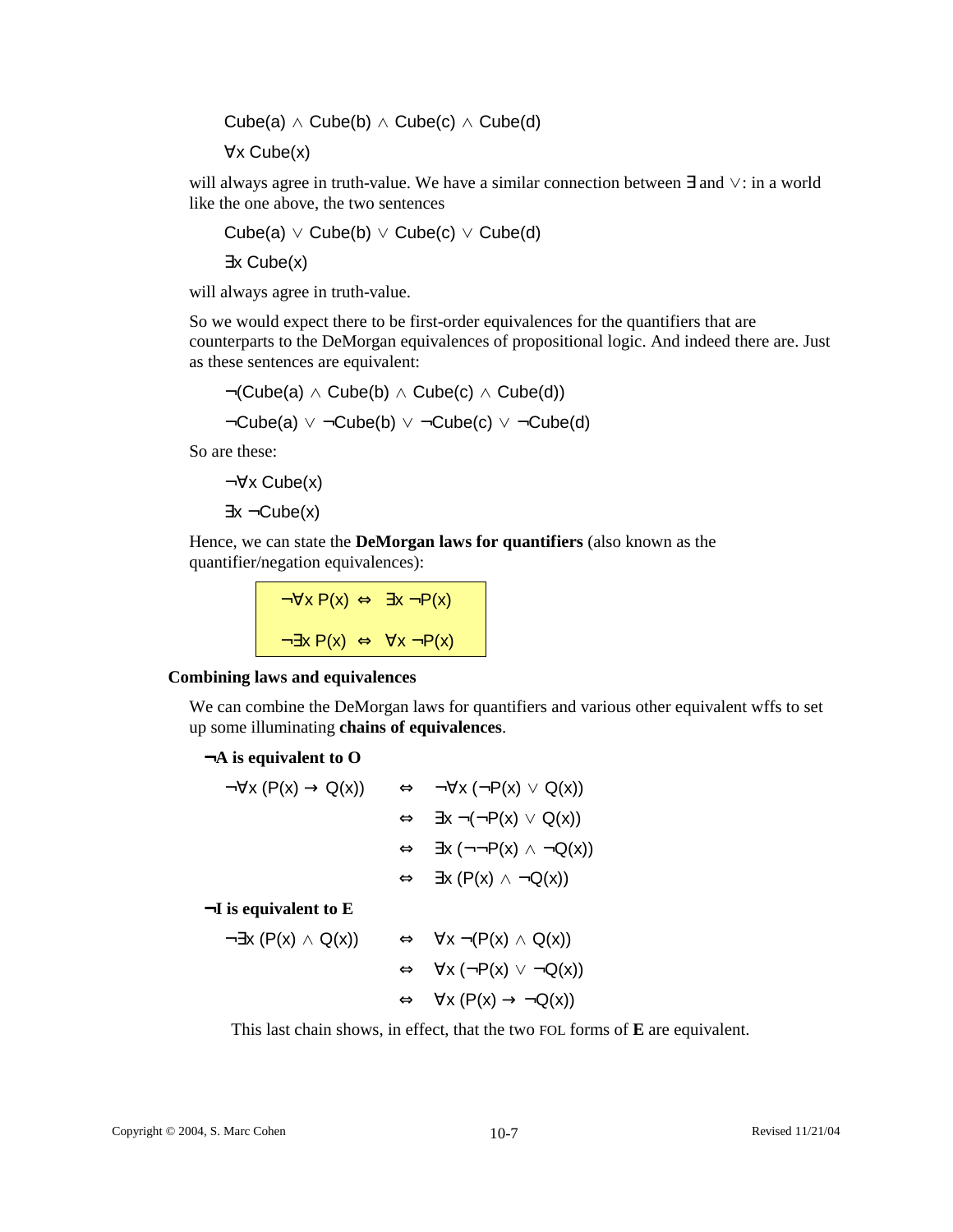#### **§ 10.4 Other quantifier equivalences and non-equivalences**

There are a number of other important quantifier equivalences to be aware of. There are also some important "pseudo-equivalences" to be wary of—non-equivalences that appear deceptively like equivalences. We list both kinds here.

# **Distributing** ∀ **through** ∧

 $\forall x (P(x) \land Q(x)) \Leftrightarrow \forall x P(x) \land \forall x Q(x)$ 

## **Distributing** ∃ **through** ∨

 $\exists x (P(x) \vee Q(x)) \Leftrightarrow \exists x P(x) \vee \exists x Q(x)$ 

## **Non-equivalences to beware of**

Beware of the following non-equivalences:

|  | $\forall x (P(x) \vee Q(x)) \Leftrightarrow \forall x P(x) \vee \forall x Q(x)$   |
|--|-----------------------------------------------------------------------------------|
|  | $\exists x (P(x) \land Q(x)) \Leftrightarrow \exists x P(x) \land \exists x Q(x)$ |

Notice that you **can** distribute ∀ through ∧, and you can distribute ∃ through ∨, but you **cannot** distribute ∀ through ∨ or ∃ through ∧. If you are in any doubt about these last two non-equivalences, try problems 10.24 and 10.27. Be sure you understand why the nonequivalent pairs are not equivalent.

## **Null quantification**

In the following examples, P represents any wff in which x does not occur free.

∀x P ⇔ P ∃x P ⇔ P  $\forall x (P \lor Q(x)) \Leftrightarrow P \lor \forall x Q(x)$  $\exists x (P \land Q(x)) \Leftrightarrow P \land \exists x Q(x)$ 

The last two might be thought of as providing "limited" distribution of  $\forall$  through  $\lor$  and  $\exists$ through  $\wedge$ . (For an example of the last one, see problem 10.28) The next four "null quantification over  $\rightarrow$ " equivalences are not discussed in *LPL*, although they are listed in some exercises on p. 315. The third and fourth equivalences are tricky—they appear not to be equivalent—so study them carefully.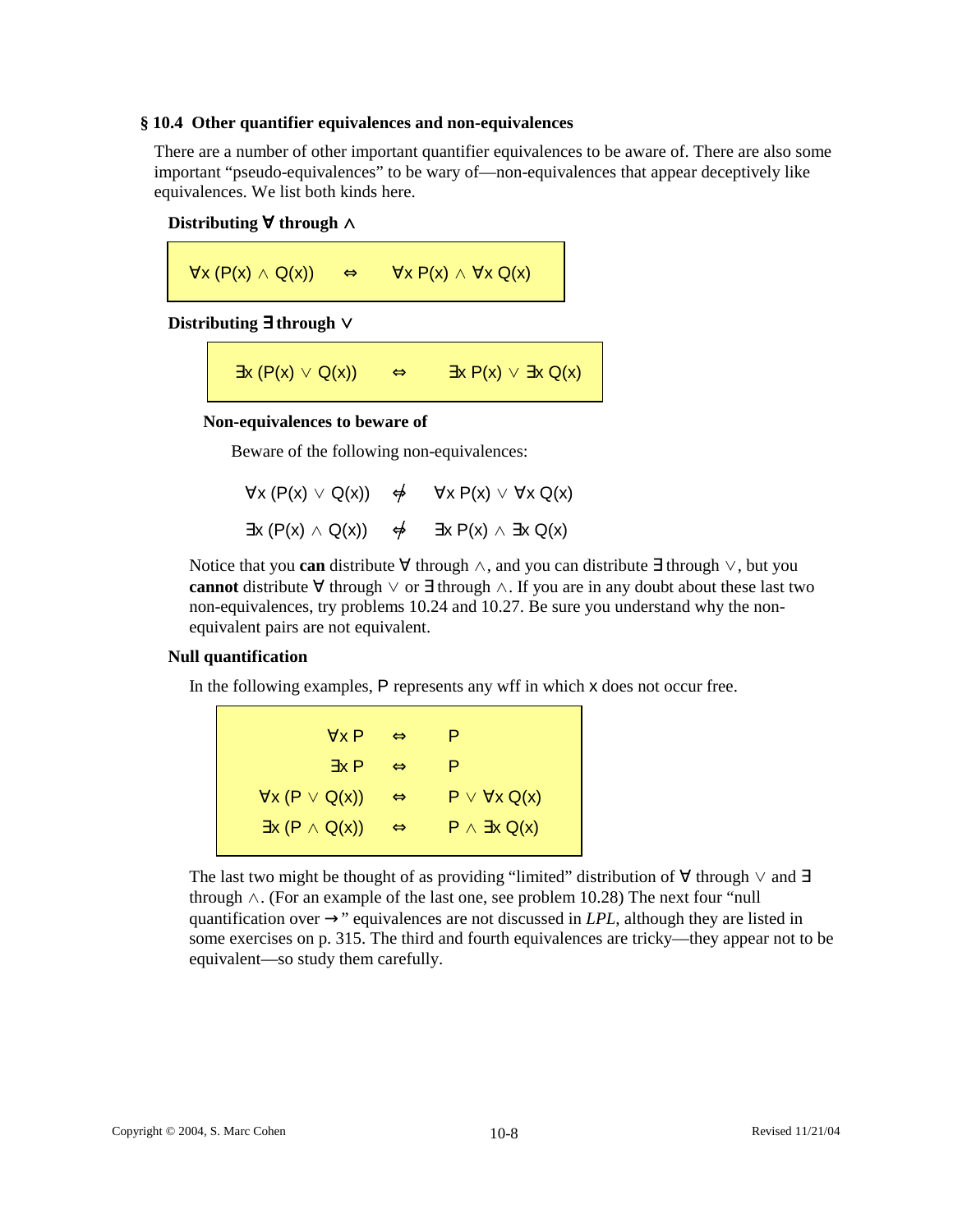**Null quantification over** →

| $\forall x (P \rightarrow Q(x))$ | $\Leftrightarrow$ | $P \rightarrow \forall x Q(x)$   |
|----------------------------------|-------------------|----------------------------------|
| $\exists x (P \rightarrow Q(x))$ | $\Leftrightarrow$ | $P \rightarrow \exists x Q(x)$   |
| $\forall x (Q(x) \rightarrow P)$ | $\Leftrightarrow$ | $\exists x \ Q(x) \rightarrow P$ |
| $\exists x (Q(x) \rightarrow P)$ | $\Leftrightarrow$ | $\forall x Q(x) \rightarrow P$   |
|                                  |                   |                                  |

#### **More non-equivalences to beware of**

| $\forall x (Q(x) \rightarrow P)$ | $\phi$ | $\forall x \ Q(x) \rightarrow P$ |
|----------------------------------|--------|----------------------------------|
| $\exists x (Q(x) \rightarrow P)$ | $\phi$ | $\exists x \ Q(x) \rightarrow P$ |

These last two "pseudo-equivalences" are easy to miss—the parentheses indicate the crucial differences in the scope of the quantifiers.

## **Replacing bound variables**

In the next examples,  $P(x)$  is any wff and y is any variable that does not occur in  $P(x)$ :

| $\forall x P(x)$ | $\iff$            | $\forall y P(y)$ |
|------------------|-------------------|------------------|
| $\exists x P(x)$ | $\Leftrightarrow$ | $\exists y P(y)$ |

What these equivalences tell you, in effect, is that it does not matter which variable you use in a universal or existential generalization. Systematically rewriting the bound variables does not change the meaning of the sentence.

## **Exercises with chains of equivalence**

Two of the more puzzling equivalence claims we encountered above were the last two **null quantification over → equivalences:** 

| $\forall x (Q(x) \rightarrow P)$ | $\Leftrightarrow$ | $\exists x \ Q(x) \rightarrow P$  |
|----------------------------------|-------------------|-----------------------------------|
| $\exists x (Q(x) \rightarrow P)$ | $\Leftrightarrow$ | $\forall x \; Q(x) \rightarrow P$ |

To convince yourself that these two equivalence claims are correct, construct for each of them a chain of equivalences that establishes its correctness, making use of **other** equivalence claims that seem more intuitively obvious. Model your chains on those constructed above in §10.3.

In your chains you should make use of the following equivalences (which I hope are familiar by now): null quantification over  $\vee$ , DeMorgan's laws for quantifiers, definition of  $\rightarrow$  in terms of ∨ and  $\neg$ , and equivalence of P ∨ Q and Q ∨ P. Here is what these two equivalence chains will look like; just fill in the missing steps:

$$
\forall x (Q(x) \rightarrow P) \qquad \Leftrightarrow \qquad ?
$$
  

$$
\Leftrightarrow \qquad ?
$$
  

$$
\Leftrightarrow \qquad ?
$$